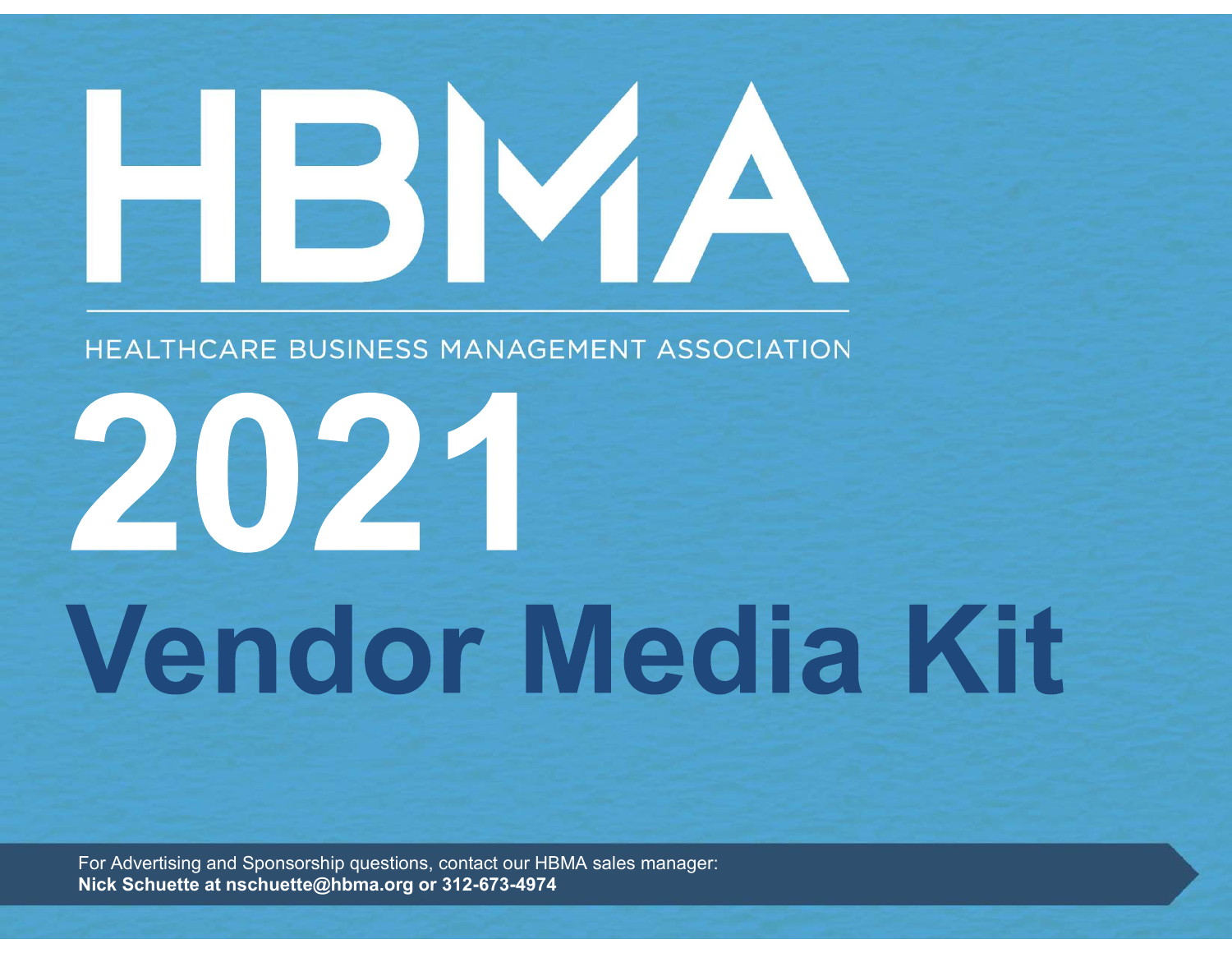# Why Will You Decide to Market With HBMA?

#### Who do you want to reach in revenue cycle management?

#### HBMA unlocks purchasing power.

- Why Will You Decide to<br>
Who do you want to reach in<br>
revenue cycle management?<br>
HBMA unlocks purchasing power.<br>
 Every HBMA revenue cycle<br>
management (RCM) Company<br>
Member represents the needs of the<br>
multiple providers a management (RCM) Company Member represents the needs of the multiple providers and practices they serve. **Example 19 You want to reach in<br>
Figure 19 You want to reach in<br>
Figure 19 You want to reach in<br>
Figure 19 You want to reach in<br>
Figure 19 You want to reach in<br>
FIGMA professional billing<br>
Member represents the needs of t** From HBMA unlocks purchasing power. In 202<br>
• Every HBMA revenue cycle • The management (RCM) Company<br>
Member represents the needs of the 29<br>
multiple providers and practices they • We<br>
serve. Company member • Company memb management (RCM) Company<br>
Member represents the needs of the<br>
erve.<br>
• Cach HBMA professional billing<br>
• Cach HBMA professional billing<br>
• Cach HBMA professional billing<br>
• Cach HBMA professional billing<br>
• Cach HBMA profe
- department (PBD) company member HBMA put on the first Virtual represents individual practices or hospital systems.
- in software, compliance, and outsourcing solutions.
- and managers.

#### Why choose to advertise with HBMA now?

#### In 2020, the association achieved:

- Market With HBMA?<br>
Why choose to advertise with<br>
HBMA now?<br>
In 2020, the association achieved:<br>
 The expansion of the HBMA<br>
Compliance Accreditation Program to<br>
29 accredited companies. Compliance Accreditation Program to 29 accredited companies. Market With HBMA?<br>
Why choose to advertise with<br>
HBMA now?<br>
In 2020, the association achieved:<br>
• The expansion of the HBMA<br>
Compliance Accreditation Program to<br>
29 accredited companies.<br>
• Welcoming 32 new RCM and PBD<br>
• **• The addition of 62 new members.**<br>• The expansion of the HBMA<br>• The expansion of the HBMA<br>• The expansion of the HBMA<br>• Compliance Accreditation Program to<br>• 29 accredited companies.<br>• Welcoming 32 new RCM and PBD<br>• The
- company members.
- 
- Why choose to advertise with<br>
HBMA now?<br>
In 2020, the association achieved:<br>
 The expansion of the HBMA<br>
Compliance Accreditation Program to<br>
29 accredited companies.<br>
 Welcoming 32 new RCM and PBD<br>
company members.<br>
 T Conference in Association history which was a big success seeing over 100 attendees with 25 Exhibitors/Sponsors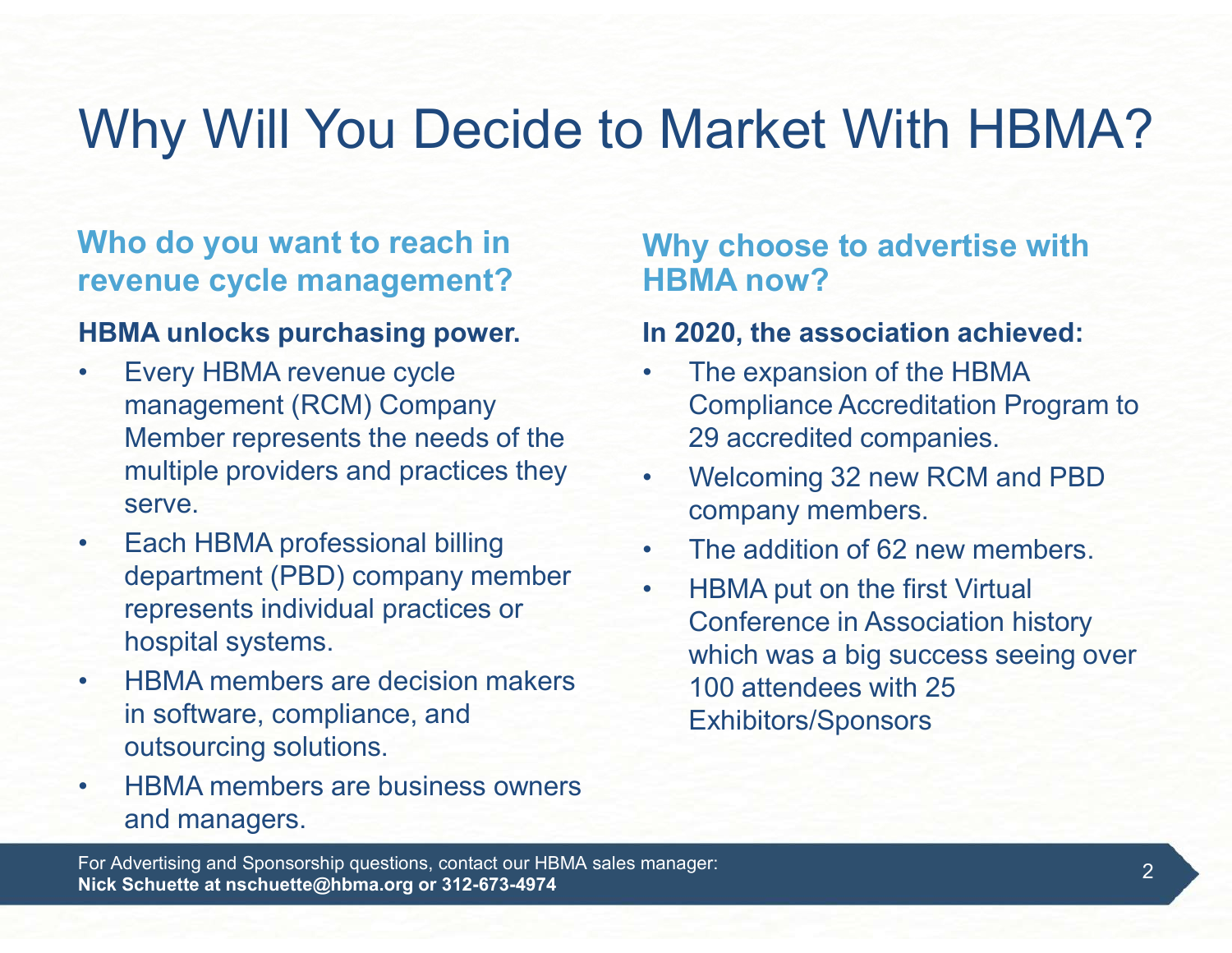### HBMA Members by Company Size

Large or small, specialized or diverse, our members' clientele is comprised of about 60% hospital-based physicians, 30% office-based physicians, and about 10% allied healthcare providers.



- ■6 to 15 Employees
- 16 to 30 Employees
- ■31 to 60 Employees
- 61 to 120 Employees
- 121+ Employees

#### About the Healthcare Business Management Association

As a nonprofit, member-led trade association, HBMA represents over 43,000 employees approximately 400 revenue cycle management firms. Founded in 1993, HBMA fosters personal development, advocates on the behalf of the medical billing profession, and promotes cooperation through a wide range of business resources, educational events, networking opportunities, certification programs, and enforcement of the Medical Biller's Code of Ethics.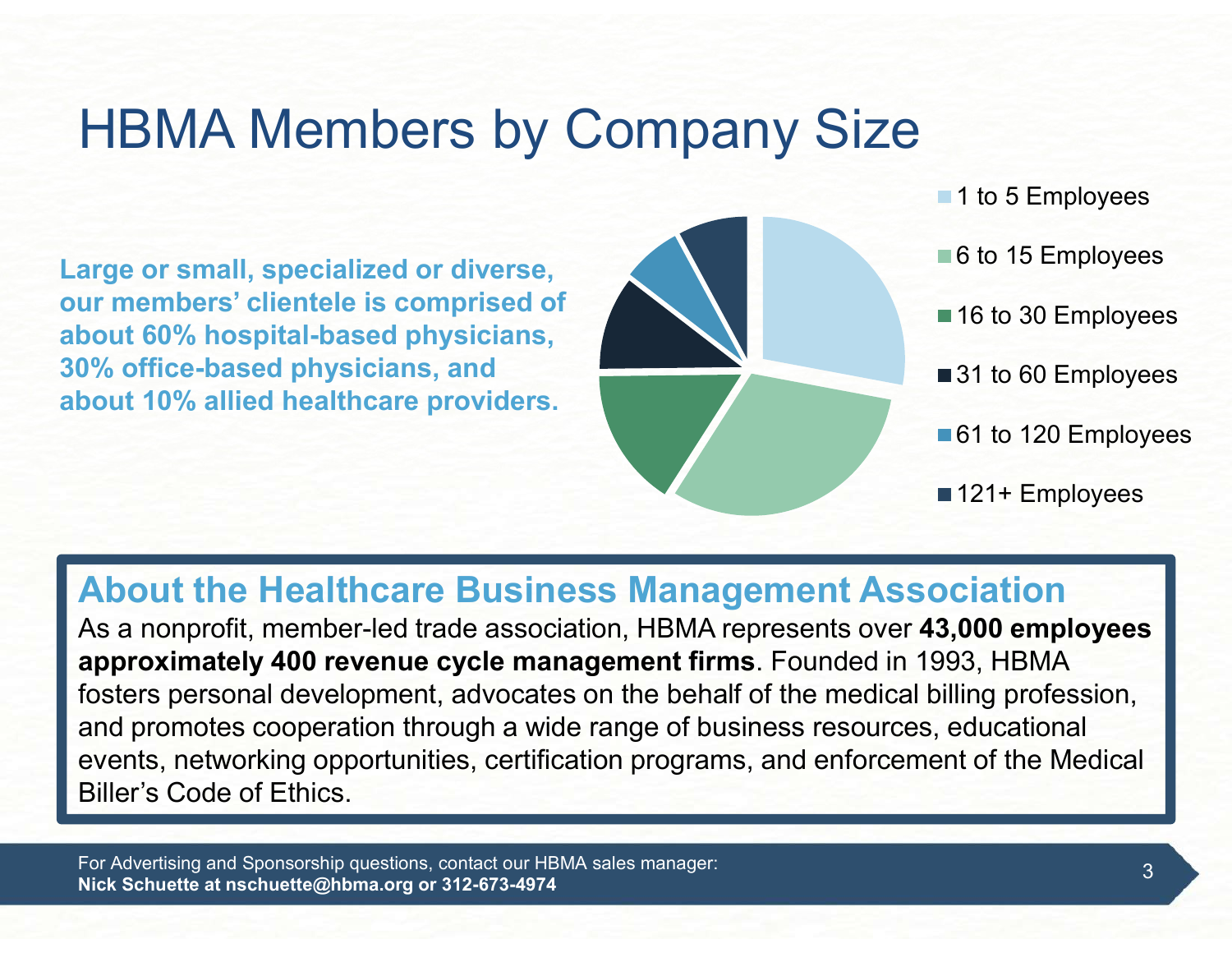# What Are Attendees Looking For?

The healthcare industry is generally slow to adopt new technologies and processes. With your help, our members stay agile in this ever-changing industry.

HBMA members are constantly seeking ways to improve their efficiency, productivity, technical, and operating skills . Emergency Medicine in an effort to serve and anticipate their<br>elients' needs and to extend their<br>elients' needs and to extend their clients' needs and to extend their outreach.

HBMA members represent and states. nearly 80% of claims submitted by third-party medical billing companies on **Fig. 1** Pediatrics behalf of providers.

# Reach Your Target Audience Here

HBMA connects your products and/or services to healthcare business management professionals serving a wide range of medical specialties that includes: Reach Your Target<br>
HBMA connects your products and/or<br>
services to healthcare business<br>
management professionals serving a wide<br>
range of medical specialties that includes:<br>
• Anesthesiology<br>
• Cardiology<br>
• Emergency Medi Reach Your Target<br>
HBMA connects your products and/or<br>
services to healthcare business<br>
management professionals serving a wide<br>
range of medical specialties that includes:<br>
• Anesthesiology<br>
• Emergency Medicine<br>
• Family Reach Your Target<br>
HBMA connects your products and/or<br>
services to healthcare business<br>
management professionals serving a wide<br>
range of medical specialties that includes:<br>
• Anesthesiology<br>
• Emergency Medicine<br>
• Family Nudience Here<br>
HBMA connects your products and/or<br>
services to healthcare business<br>
management professionals serving a wide<br>
range of medical specialties that includes:<br>
• Anesthesiology<br>
• Cardiology<br>
• Emergency Medicine **Audience Here**<br>
HBMA connects your products and/or<br>
services to healthcare business<br>
management professionals serving a wide<br>
range of medical specialties that includes:<br>
• Anesthesiology<br>
• Cardiology<br>
• Emergency Medici HBMA connects your products and/or<br>services to healthcare business<br>management professionals serving a wide<br>range of medical specialties that includes:<br>• Anesthesiology<br>• Cardiology<br>• Emergency Medicine<br>• General Surgery<br>• HBMA connects your products and/or<br>services to healthcare business<br>management professionals serving a wide<br>range of medical specialties that includes:<br>• Anesthesiology<br>• Cardiology<br>• Emergency Medicine<br>• Family Medicine<br>• services to healthcare business<br>
management professionals serving a wide<br>
range of medical specialties that includes:<br>
• Anesthesiology<br>
• Cardiology<br>
• Emergency Medicine<br>
• Family Medicine<br>
• General Surgery<br>
• Internal management professionals serving a wide<br>
range of medical specialties that includes:<br>
• Anesthesiology<br>
• Cardiology<br>
• Emergency Medicine<br>
• Family Medicine<br>
• General Surgery<br>
• Internal Medicine<br>
• OB-GYN<br>
• Orthopedic range of medical specialties that includes:<br>
• Anesthesiology<br>
• Cardiology<br>
• Emergency Medicine<br>
• Family Medicine<br>
• General Surgery<br>
• Internal Medicine<br>
• OB-GYN<br>
• Orthopedic Surgery<br>
• Pathology<br>
• Pediatrics<br>
• Rad

- 
- 
- Anesthesiology<br>• Cardiology<br>• Emergency Medicine<br>• General Surgery<br>• Internal Medicine<br>• OB-GYN<br>• Orthopedic Surgery<br>• Pathology<br>• Pediatrics<br>• Radiology<br>• Radiology<br>• Radiology<br>• Radiology
- 
- 
- 
- 
- 
- 
- 
-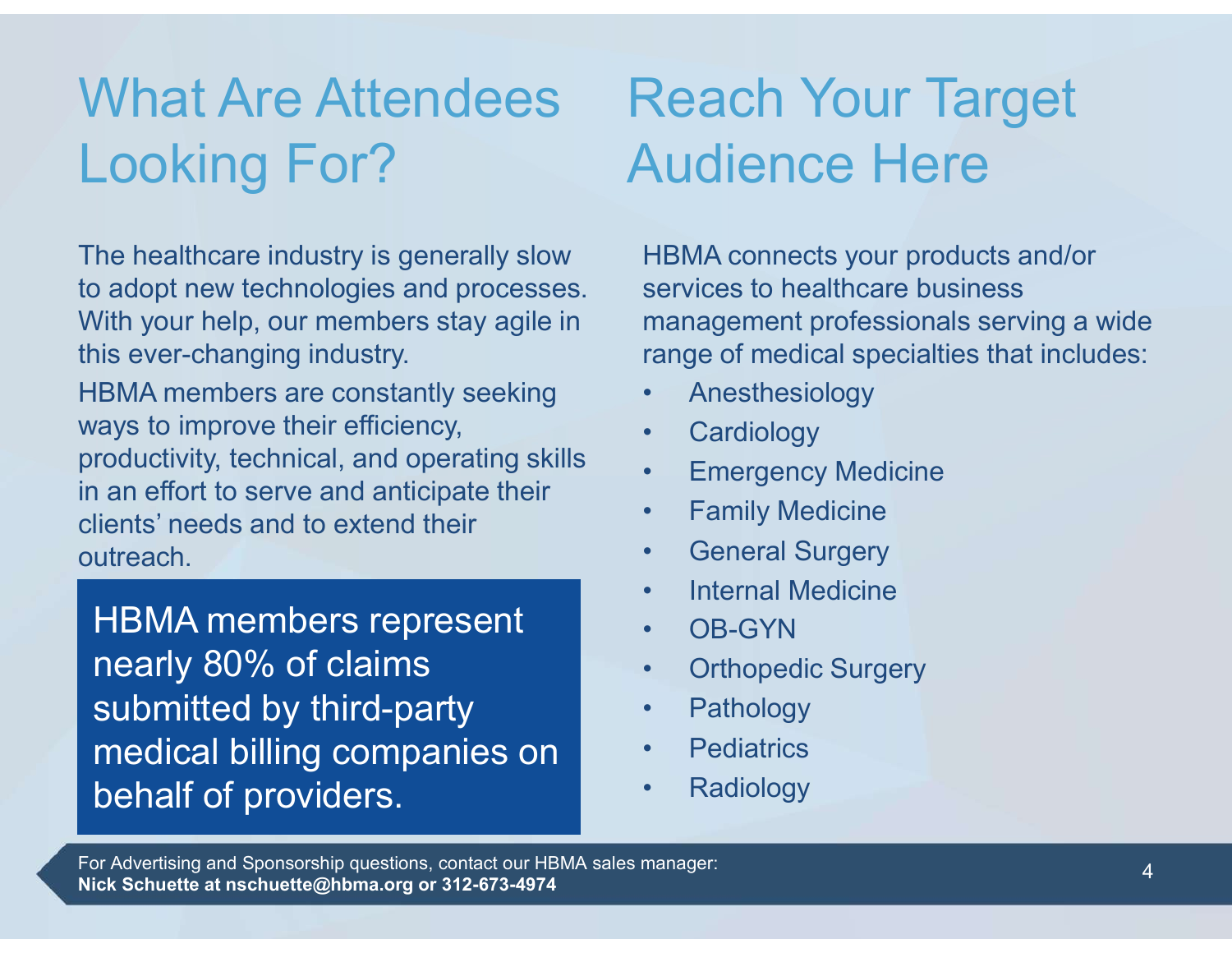# 2021 Year-Round Supporter Packages **2021 Year-Round Supp<br>
Current Vendor Member Package\***<br>
• 1 HBMA Branded Webinar<br>
• 3 Email Blasts to Membership<br>
• 1 HBMA Sponsored Content Package • 3 Email Blasts to Membership 2021 Year-Round Supports<br>
Current Vendor Member Package\* First-T<br>
• 1 HBMA Branded Webinar • 20:<br>
• 3 Email Blasts to Membership • 1 HBMA Sponsored Content Package • 1 +<br>
• 1 HBMA website • 3 E<br>
• Logo Recognition as year-**2021 Year-Round Supper**<br> **Current Vendor Member Package\***<br>
• 1 HBMA Branded Webinar<br>
• 3 Email Blasts to Membership<br>
• 1 HBMA Sponsored Content Package<br>
• Logo Recognition as year-round<br>
• Logo Recognition as year-round<br> First-Time Vendor Package<br>• 2021 HBMA Vendor Membership<br>• 1 HBMA Introduction Email Blast<br>• 1 HBMA Branded Webinar **Orter Packages<br>• 1 HBMA Vendor Package<br>• 2021 HBMA Vendor Membership<br>• 1 HBMA Introduction Email Blast<br>• 1 HBMA Branded Webinar<br>• 3 Email Blasts to Membership** Orter Packages<br>
• 2021 HBMA Vendor Membership<br>• 1 HBMA Introduction Email Blast<br>• 1 HBMA Branded Webinar<br>• 3 Email Blasts to Membership<br>• 1 HBMA Sponsored Content Package

#### Current Vendor Member Package\*

- 
- 
- on HBMA website
- support at HBMA events.
- \$6,000

#### First-Time Vendor Package

- 
- 
- 
- 
- **Orter Packages<br>First-Time Vendor Package<br>• 2021 HBMA Vendor Membership<br>• 1 HBMA Introduction Email Blast<br>• 1 HBMA Branded Webinar<br>• 3 Email Blasts to Membership<br>• 1 HBMA Sponsored Content Package<br>• 01 HBMA website First-Time Vendor Package**<br>• 2021 HBMA Vendor Membership<br>• 1 HBMA Introduction Email Blast<br>• 1 HBMA Branded Webinar<br>• 3 Email Blasts to Membership<br>• 1 HBMA Sponsored Content Package<br>• Logo Recognition as year-round<br>• Logo on HBMA website • COTTET PACKAGES<br>
• 2021 HBMA Vendor Membership<br>
• 1 HBMA Introduction Email Blast<br>
• 1 HBMA Branded Webinar<br>
• 3 Email Blasts to Membership<br>
• 1 HBMA Sponsored Content Package<br>
• Logo Recognition as year-round<br>
support a
- support at HBMA events.
- $\cdot$  \$7,000

\* Membership dues not included. See HBMA website for a list of Vendor Member dues tiers.

#### Ala Carte/Customized Packages

Have a marketing strategy in mind? Customized packages can be built to help you reach your goals! Whether it be brand recognition, thought-leadership, or lead generation, HBMA can help, inquire today!